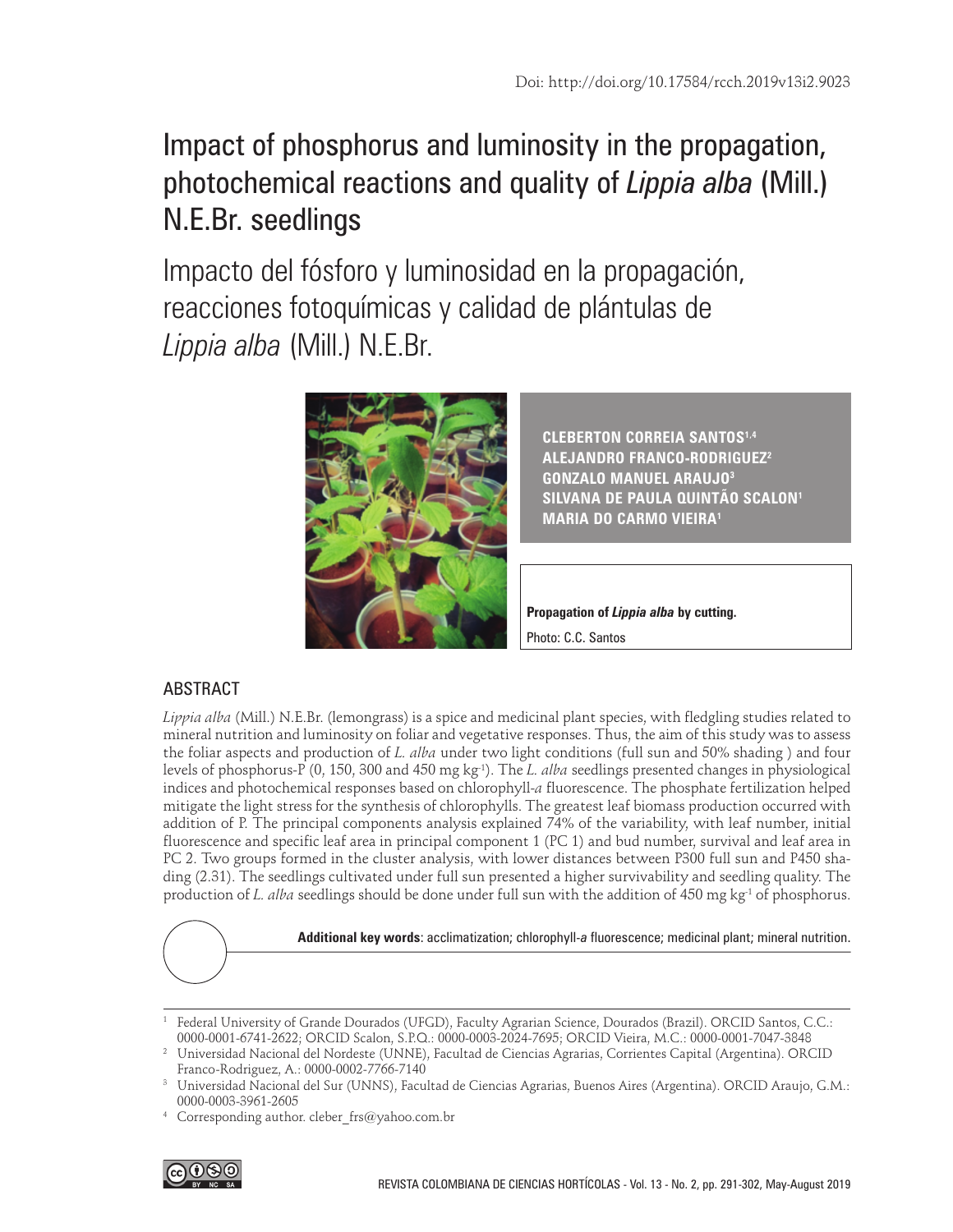

### RESUMEN

*Lippia alba* (Mill.) N.E.Br. (hierba de limón) es una especie de interés medicinal y aromática, con estudios incipientes en relación a la nutrición mineral y a la luminosidad en las respuestas foliares y vegetativas. El objetivo del trabajo fue evaluar los aspectos foliares y la producción de plántulas de *L*. *alba* bajo dos condiciones de luminosidad (pleno sol y 50% de sombreamiento) y cuatro niveles de fósforo (0, 150, 300 y 450 mg kg-1). Las plántulas presentaron alteraciones en los índices fisiológicos y respuestas fotoquímicas basadas en la fluorescencia de la clorofila-*a*. La fertilización fosfatada contribuyó en la mitigación del estrés luminoso en la síntesis de clorofilas. La mayor producción de biomasa de las hojas ocurrió con la adición de P. El análisis de componentes principales explicó el 74% de la variabilidad donde fueron características representativas el número de hojas, la fluorescencia inicial y el área foliar específica dentro del componente principal 1 (PC 1) y el número de brotes, supervivencia y el área foliar en el PC 2. En el análisis de conglomerados, se constató la formación de dos grupos, con distancias más bajas entre 300 pleno sol y 450 sombreamiento (2.31). Las plántulas cultivadas a pleno sol presentaron mayor capacidad de supervivencia y calidad. La producción de plántulas de *L. alba* debe ser realizada bajo pleno sol con adición de 450 mg kg-1 del fósforo.

**Palabras clave adicionales**: aclimatización; fluorescencia de la clorofila-*a*; planta medicinal; nutrición mineral.

Received for publication: 24-05-2018 Accepted for publication: 31-07-2019

## **INTRODUCTION**

*Lippia alba* (Mill.) N.E.Br. (lemongrass, Verbenaceae) is a plant of medicinal interest, and tea made from its leaves has a soothing effect (Hohlenwerger *et al.*, 2017). It can also be used as a natural preservative (Machado *et al*., 2011). The essential oil from its leaves has shown an antifungal activity against *Aspergillus, Fusarium, Penicillium* and *Trichoderma* (Glamočlija *et al*., 2011). There are few studies on cultivation practices that must be established during the production of seedlings propagated with stem cuttings.

The abiotic factors that may influence the vegetative propagation of seedlings include light availability in the cultivation environment, which may affect the morphophysiological responses of plants since it acts directly in the process of photochemical and biochemical reactions of photosynthesis (Leal *et al*., 2015).

However, light intensity may cause damage to the photosynthetic apparatus (Díez *et al*., 2017; Taiz *et al*., 2017) by changing the carboxylation speed of Ribulose 1.5 bisphosphate carboxylase/oxygenase, the assimilation of  $CO<sub>2</sub>$  and, consequently, the production of photoassimilates for seedling formation. The plants have foliar functional strategies based on chlorophyll-*a* fluorescence in photosystem II (PS II), enabling the efficient use of light (Jaimez *et al*., 2018; Jiménez-Suancha *et al*., 2015). Therefore, these

photochemical parameters may be used in assessing the integrity of photosynthetic machinery under ecophysiological disorders as a result of light stress.

In addition to light, another limiting factor for plants is soil in tropical regions, such as soil in Cerrado, which is highly weathered, has high levels of iron and aluminum oxides, and has high acidity (Souza *et al*., 2013; Islas-Espinoza *et al*., 2014), limiting the availability of some nutrients, particularly phosphorus (P). Greater attention is required for the low availability in soil in the tropics because of the greater fixation in soil (Quesada *et al*., 2011; Gérard *et al*., 2016).

Generally, P-deficient plants may suffer damage in diffusive and non-diffusive processes of photosynthetic metabolic pathways through a reduction in consumption and regeneration of Rubisco and production of ATP and NADPH (Andrade *et al*., 2018), which may cause instability in the photochemical process in PS II. Thus, phosphate fertilization is an important agronomic practice since it may assist in photochemical stability (Carstensen *et al*., 2018) and biomass increases in plants (Kuwahara *et al*., 2016).

We tested the hypothesis that P may contribute to the production and quality of seedlings, mitigate damage and increase photochemical reactions in PS II under light stress. This study associated the mineral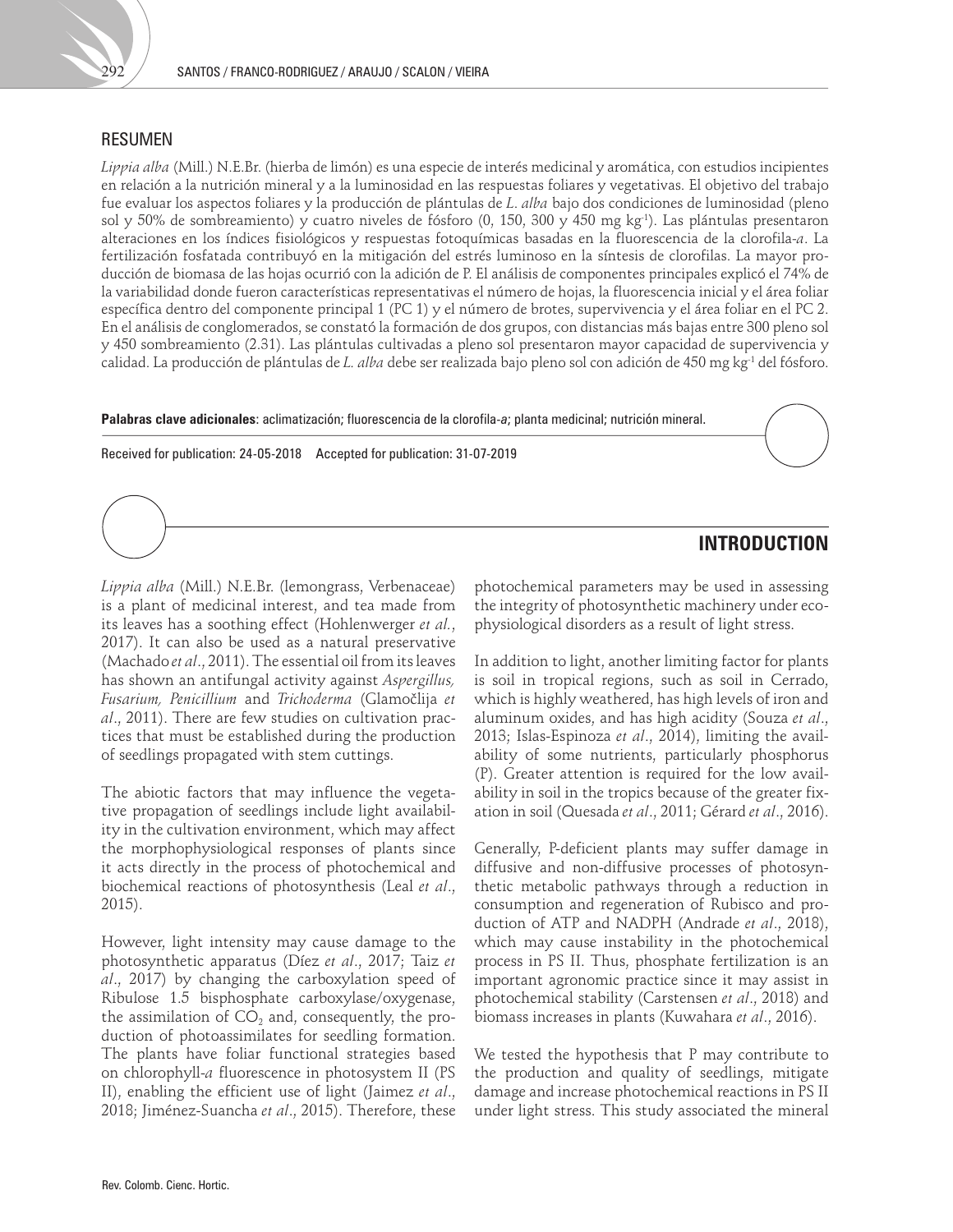

nutrition and the ecophysiology of the plants in order to assess the photochemical and vegetative response and quality of *L. alba* seedlings produced with stem cuttings under different light availability and phosphate fertilization.

## **MATERIAL AND METHODS**

## Collection of plant material and preparation of cuttings

This species was identified and a voucher was deposited at the Herbarium DDMS of the Federal University of Grande Dourados (UFGD), under number 5226. The collection of plant material was performed from plant matrices in the Horto de Plantas Medicinais (22º11'43.7"S and 54º56'08.5"W, 452 m a.s.l.) of UFGD, in good phytosanitary conditions. The cuttings were removed from the median portion of the branches, standardized as 20 cm in length, mean diameter of 2.45 mm, and a pair of leaves at the apex;  $\frac{1}{3}$  of the cuttings was buried in the substrate.

#### Studied Factors and experiment design

This experiment was performed from October to December of 2017 in the Faculty Agrarian Science (22º11'43.7"S e 54º56'08.5"W, 452 m a.s.l.) of UFGD in Dourados, Mato Grosso do Sul, Brazil. The climate of the region is classified as Am (Alvares *et al*., 2013) with an annual average rainfall over 1,500 mm. The factors consisted of two light conditions (full sun and 50% shading) and four levels of phosphorus in the form of simple superphosphate - 18% of  $P_2O_5$  (0, 150, 300 and 450 mg kg-1). The treatments were displayed in a 2×4 factorial scheme, in randomized blocks, with four replicates. The experiment unit consisted of five 500 mL plastic containers, with one cutting each.

Shading was simulated using polypropylene black screen with 50% retention of light. The soil was classified as Dystroferric Red Latosol (Santos *et al.*, 2018), clay texture, with the following chemical attributes: pH CaCl<sub>2</sub> = 4.76; P= 0.5 mg dm<sup>-3</sup>; Ca = 1.04 cmol<sub>c</sub> dm<sup>-3</sup>; K = 0.06 cmol<sub>c</sub> dm<sup>-3</sup>; Mg = 0.12 cmol<sub>c</sub> dm<sup>-3</sup>;  $Al = 1.2$  cmol<sub>c</sub> dm<sup>-3</sup>;  $H+A = 7.71$  cmol<sub>c</sub> dm<sup>-3</sup>; sum of bases =  $1.22$  cmol<sub>c</sub> dm<sup>-3</sup>; cation exchange capacity = 8.93 cmol, dm<sup>-3</sup> and base saturation =  $13.68$ . No soil correction was performed. Base fertilization was performed in coverage with ammonium sulphate (20% N)

and potassium chloride (60%  $K_2O$ ). The cultivation practices consisted of daily irrigation at 70% of the substrate's field capacity.

#### Chlorophyll*-a* fluorescence

At 30 and 60 days after burial (DAB) of cutting, the emission of chlorophyll-*a* fluorescence was assessed by subjecting the leaves to darkness for 30 min, using leaf clips, between 8:00 and 10:00 am. The initial  $(F_0)$ and maximum (*Fm*) chlorophyll-*a* fluorescence and photochemical efficiency of photosystem II ( $F_v/F_m$ ) were measured under flash of  $1,500 \mu$ mol m<sup>-2</sup> s<sup>-1</sup> with a portable fluorometer (OS-30P; Opti-Sciences Chlorophyll Fluorometer, Hudson, NY). The variables fluorescence  $(F_v = F_m - F_o)$ , efficiency of absorbed energy conversion  $(F_v/F_o)$ , non-photochemical maximum yield  $(F_o/F_v)$  and electron transport rate (ETR) were estimated (Baker, 2008).

#### Quantification of photosynthetic pigments

At 60 DAB, fully expanded leaves were collected, with 1 g macerated in 8 mL of acetone (80%). Afterwards, the samples were centrifuged for 10 min at 3000 rpm, and the absorbance reading was taken at the wavelengths of 470, 645 and 663 nm using a spectrophotometer. The contents of chlorophylls *a*, *b*, total  $(a + b)$  and carotenoids were estimated (Arnon, 1949; Lichtenthaler and Buschmann, 2001).

### Growth indicators

After 65 DAB, the survival, length of the aerial part (distance from the collet to the inflection of the highest leaf), collar diameter - CD  $(\pm 1.0 \text{ cm})$  above the substrate level), leaf thickness, and number of buds and leaves were recorded. Seedlings were removed from the containers, washed and assessed for length of the largest root and rooted cuttings (emission of adventitious root of at least 5.0 cm). The leaf area was also assessed (LA) using an area integrator (area meter LI-COR 3100 C; Licor, Lincoln, NE).

#### Biomass, physiological and quality indices

Fresh material from the aerial and root parts were submitted to forced air circulation in an oven at  $60 \pm 5^{\circ}$ C to obtain the dry mass. Using the data for the LA and leaves and total dry biomass (LDM and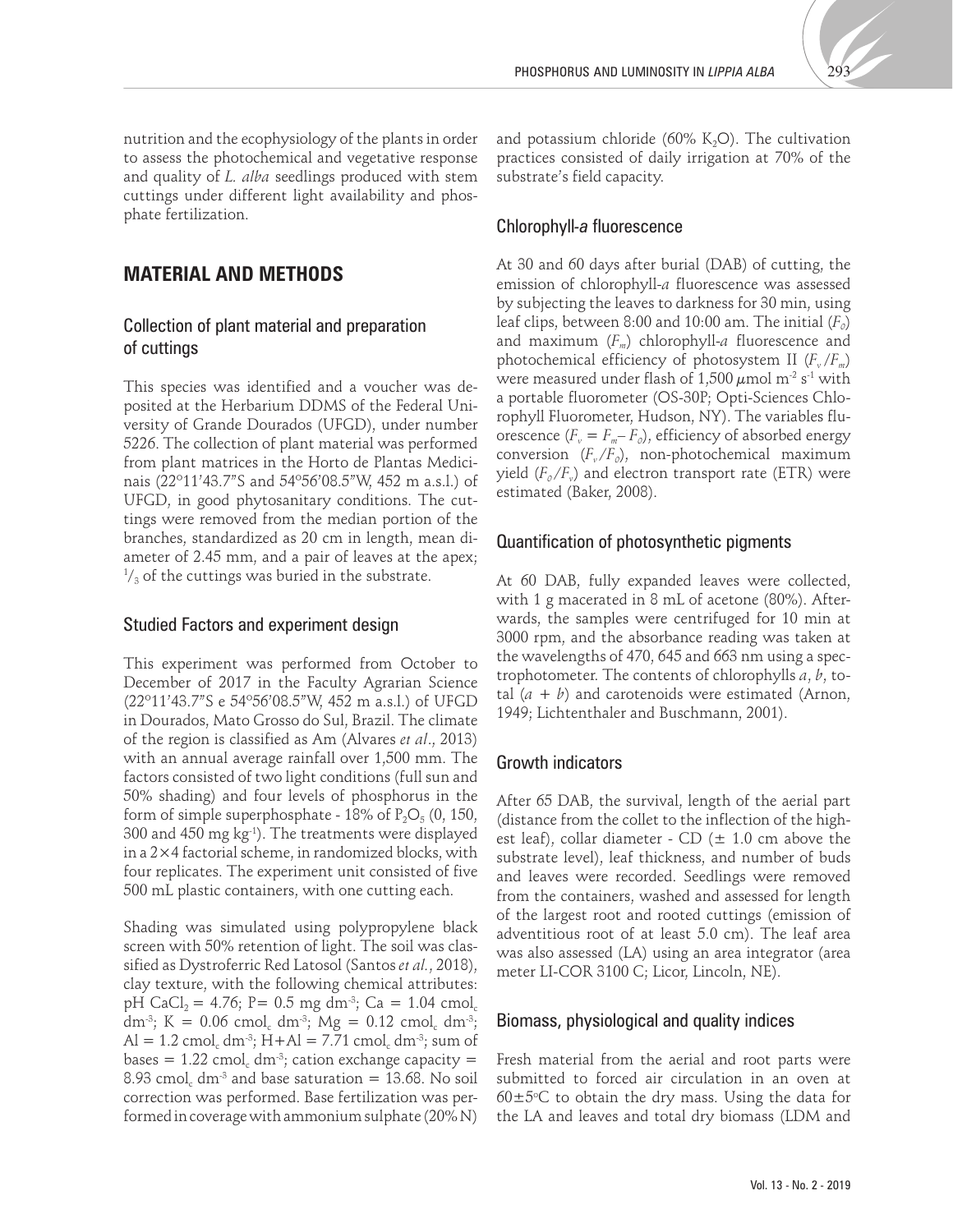TDM, respectively), the physiological indices of leaf area ratio ( $LAR = LA/LDM$ ), specific leaf area and mass ( $SLA = LA/TDM$  and  $SFM = LDM/TDM$ , respectively) were calculated (Benincasa, 2003). From the data for total dry biomass, height/diameter ratio (RHD) and aerial part/root ratio (APRR), the Dickson quality index (DQI) was estimated (Dickson *et al*., 1960).

### Statistical analysis

The rooting and survival data were transformed into arcsine of  $\sqrt{x}$  + 0.5 and subjected to normal distribution with the Shapiro-Wilk test for normalization. The data for chlorophyll-*a* fluorescence were assessed in plots subdivided in time. All data were subjected to analysis of variance (ANOVA), and, when significant according to the F test, the averages were compared with Student's *t* test for the luminosity and evaluation periods, along with regression analysis for phosphorus (*P*≤0.05), using SISVAR.

Additional multivariate analysis of principal components was carried out with variance and co-variance

arrays. A cluster analysis was also performed using the complete linkage method to describe the similarity between the factors, and the grouping was performed with the classical method using Euclidean distances.

## **RESULTS**

The greatest seedling survival and collet diameter were observed under full sun (Fig. 1A and B). The greatest height/diameter ratio (RHD) occurred in the shaded seedlings (Fig. 1C). The leaf number (LN) was influenced by the factors independently, with higher amounts under the shaded environment (Fig. 1D), without adjustment to phosphate fertilization (Tab. 1).

The characteristics height, rooting, length of the largest root, stem fresh and dry mass, root fresh mass and total mass were not influenced by the factors (*P*>0.05), with averages of 22.4 cm, 76%, 12.0 cm, 2.22, 1.04, 0.96 and 6.30 g/plant, respectively. The number of buds, chlorophyll *b* and fresh and dry mass of the leaves were influenced only by phosphorus, in



Figure 1. Survival (A), collar diameter (B), height/diameter ratio – RHD (C) and leaf number – LN (D) in *L. alba* seedlings pro**duced under light ambience. \* significant difference according to the Student's** *t* **test (***P***≤0.05).**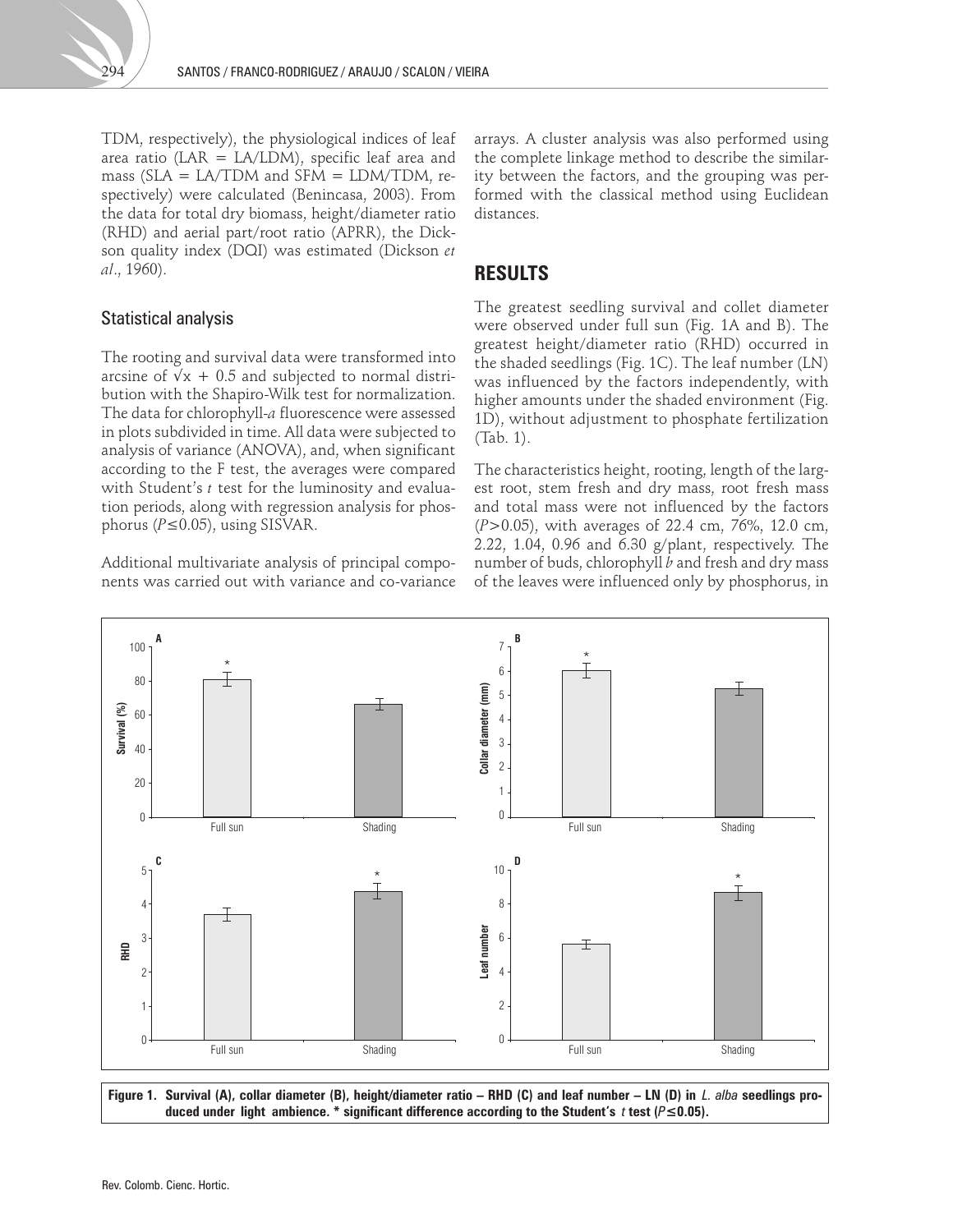

| with different phosphorus doses. |                                                      |          |  |
|----------------------------------|------------------------------------------------------|----------|--|
| <b>Characteristic</b>            | <b>Equation</b>                                      | $R^2$    |  |
| Leaf number (LN)                 | $\hat{y} = \overline{y} = 7.18$ leaves/plant         | W/adjust |  |
| Budding number (BN)              | $\hat{y} = \overline{y} = 6.34$ budding/plant        | W/adjust |  |
| Chlorophyll b                    | $\hat{y} = \overline{y} = 9.31 \,\mu g \text{ cm}^2$ | W/adjust |  |
| Variable fluorescence            | $\hat{y} = 0.40832 + 0.00054*P - 0.00001*P^2$        | 0.98     |  |
| Leaf fresh mass                  | $\hat{y} = 0.1564 + 0.0013*P - 0.00002*P^2$          | 0.98     |  |
| Leaf dry mass                    | $\hat{y} = 0.14551 + 0.00079*P$                      | 0.93     |  |

**Table 1. Leaf and budding numbers, chlorophyll** *b***, variable fluorescence, leaf fresh and dry mass in** *L. alba* **seedlings produced** 

\* significant difference (*P*≤0.05).

which the data for LN, NB and chlorophyll *b* had no adjustment to the mathematical models (Tab. 1) because of the low value of the determination coefficient  $(R<sup>2</sup>)$ .

Chlorophyll *a* and total showed the same trend in the shaded environment, reducing the levels with increasing doses, with maximum levels (17.62 and  $28.19 \,\mu$ g cm<sup>2</sup>) and minimum levels (7.74 and  $10.21 \,\mu$ g cm2 ) without and with (450 mg kg-1) P, respectively (Tab. 2). On the other hand, under full sun, chlorophyll *a* and carotenoids had higher contents (9.96 and 1.84  $\mu$ g cm<sup>2</sup>, respectively) with the addition of 450 mg  $kg<sup>-1</sup>$  of P.

Under the shaded environment, the data for  $F_v/F_m$ and  $F_o/F_v$  had no adjustment to the mathematical models (Tab. 2). Under full sun, the highest ratio was  $0.750$  and  $0.338$  electrons quantum<sup>-1</sup>, under  $450$  mg  $kg<sup>-1</sup>$  of P, respectively. The higher  $F_{\nu}/F_{m}$  values were observed at 60 DAB in full sun as a result of the lowest non-photochemical yield  $(F_o/F_v)$  (Tab. 3). The greatest  $F<sub>0</sub>$  occurred in the leaves of shaded seedlings (0.162 electron quantum-1) (Fig. 2A) and at 30 DAB (0.187 electrons quantum-1) (Fig. 2B).

The maximum  $F_v$  0.415 electron quantum<sup>-1</sup> was found with the addition of 27 mg  $kg<sup>-1</sup>$  of P (Tab. 1). The shaded seedlings had higher  $F_v$  and  $F_w$  values at 30 DAB, with a reduction of values at 60 DAB in both environments (Tab. 4). The ETR had lower values at 30 DAB (Tab. 4). The greatest ETR occurred in the leaves of seedlings cultivated under full sun at 60 DAB as a result of the higher incident light.

In the shaded environment, the largest LA was 16.43  $\rm cm^2$  under 450 mg kg $\rm ^1$  of P. Under full sun, the maximum leaf area (11.85 cm $^2$ ) occurred in seedlings cultivated with 228.31 mg  $kg<sup>-1</sup>$  of P (Tab. 5). The leaf

#### **Table 2. Chlorophyll** *a***, total chlorophyll, carotenoids, pho**tochemical efficiency of the photosystem II ( $F$ ) *F<sub>m</sub>*), maximum non-photochemical vield (F<sub>o</sub>/F<sub>v</sub>) and efficiency of absorbed energy conversion  $(F\mathscr{N}_0)$  in *L. alba* **seedlings produced with phosphorus under light environment.**

| Chlorophyll $a$ ( $\mu$ g cm <sup>-2</sup> )                                      |                                                  |  |  |
|-----------------------------------------------------------------------------------|--------------------------------------------------|--|--|
| <b>Full sun</b>                                                                   | Shading                                          |  |  |
| $\hat{y} = 5.57350 + 0.00975*P$<br>$R^2 = 0.56$                                   | $\hat{y} = 17.64521 - 0.02201*P$<br>$R^2 = 0.90$ |  |  |
| Total chlorophyll $(a + b)$ ( $\mu$ g cm <sup>-2</sup> )                          |                                                  |  |  |
| <b>Full sun</b>                                                                   | Shading                                          |  |  |
| $\hat{y} = \bar{y} = 16.73$<br>W/ adjust                                          | $\hat{y} = 33.33526 - 0.05138*P$<br>$R^2 = 0.89$ |  |  |
| Carotenoids ( $\mu$ g cm <sup>-2</sup> )                                          |                                                  |  |  |
| <b>Full sun</b>                                                                   | Shading                                          |  |  |
| $\hat{y} = 0.58725 + 0.00279*P$<br>$R^2 = 0.75$                                   | $\hat{y} = \bar{y} = 1.51$<br>W/adjust           |  |  |
| Photochemical efficiency of the photosystem II $(F_v/F_m)$                        |                                                  |  |  |
| Full sun                                                                          | Shading                                          |  |  |
| $\hat{v} = 0.71932 + 0.00007*P$<br>$R^2 = 0.57$                                   | $\hat{y} = \bar{y} = 0.749$<br>W/adjust          |  |  |
| $F_{\textit{o}}/F_{\textit{v}}$ (electrons quantum <sup>-1</sup> )                |                                                  |  |  |
| <b>Full sun</b>                                                                   | Shading                                          |  |  |
| $\hat{y} = 0.39187 - 0.00013*P$<br>$R^2 = 0.50$                                   | $\hat{y} = \bar{y} = 0.337$<br>W/adjust          |  |  |
| $F_{\checkmark}/F_{\scriptscriptstyle \theta}$ (electrons quantum <sup>-1</sup> ) |                                                  |  |  |
| <b>Full sun</b>                                                                   | Shading                                          |  |  |
| 30 DAB                                                                            |                                                  |  |  |
| $\hat{y} = 2.0480 + 0.00192*P$<br>$R^2 = 0.80$                                    | $\hat{y} = \overline{y} = 2.958$<br>W/adjust     |  |  |
| 60 DAB                                                                            |                                                  |  |  |
| $\hat{y} = \bar{y} = 3.642$<br>W/adjust                                           | $\hat{y} = \bar{y} = 3.261$<br>W/adjust          |  |  |

\* significant difference (*P*≤0.05).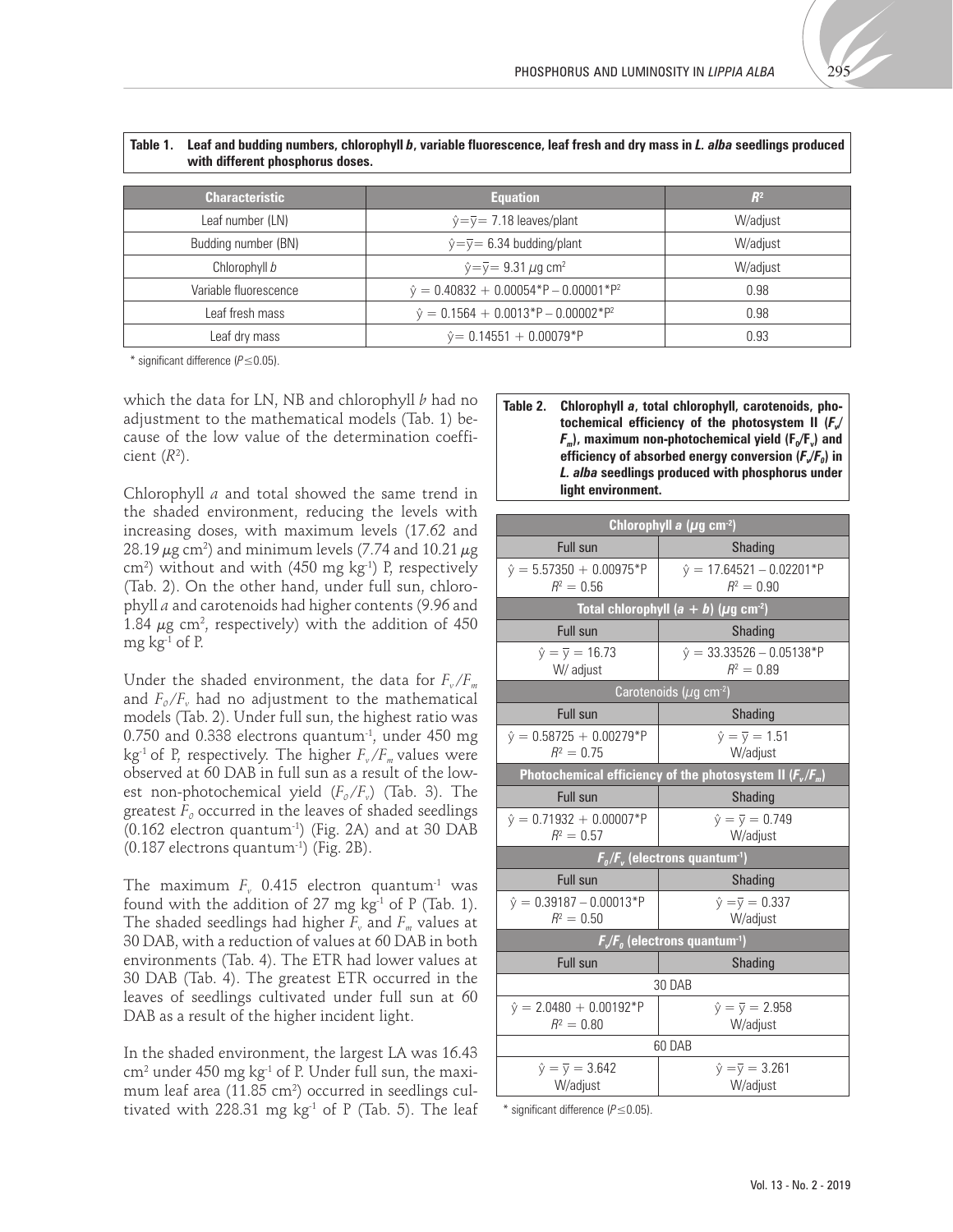| lings produced with phosphorus under light environment, at 30 and 60 days after burial (DAB). |                                      |         |            |                     |
|-----------------------------------------------------------------------------------------------|--------------------------------------|---------|------------|---------------------|
|                                                                                               | F/F <sub>m</sub>                     |         | $F_0/F_v$  |                     |
|                                                                                               | $(electrons$ quantum <sup>-1</sup> ) |         |            |                     |
| Environment                                                                                   | 30 DAB                               | 60 DAB  | 30 DAB     | 60 DAB              |
| Full sun                                                                                      | 0.699aB                              | 0.774aA | $0.438$ aA | 0.284 <sub>bA</sub> |
| Shading                                                                                       | 0.740aA                              | 0.759aA | $0.353$ aB | 0.312aA             |
| C.V. (%)                                                                                      | 7.26                                 |         |            | 11.37               |

Table 3. Photochemical efficiency of the photosystem II (*F<sub>V</sub>F<sub>m</sub>*) and maximum non-photochemical yield (*F<sub>o</sub>/F<sub>v</sub>*) in *L. alba* seed-

Means followed by the same lower case letter in the rows, for day after burial, and upper case in the columns, for light environment, do not differ according to the Student's *t* test (*P*≤0.05).



Figure 2. Initial fluorescence –  $F_o$  in leaves of *L. alba* seedlings produced under phosphorus rates and light environment (*a*), at **30 and 60 days after burial (***b***). \*significant difference according to the Student's** *t* **test (***P***≤0.05).**

**Table 4. Maximum (***Fm***) and variable (***Fv***) fluorescence and electron transport rate (ETR) in leaves of** *L. alba* **seedlings produced with phosphorus under light environment at 30 and 60 days after burial (DAB).** 

|             |                              | Emb                 |               |            |               | <b>ETR</b>    |
|-------------|------------------------------|---------------------|---------------|------------|---------------|---------------|
| Environment | (electrons quantum $^{-1}$ ) |                     |               |            |               |               |
|             | <b>30 DAB</b>                | <b>60 DAB</b>       | <b>30 DAB</b> | 60 DAB     | <b>30 DAB</b> | <b>60 DAB</b> |
| Full sun    | 0.611aB                      | 0.503 <sub>bA</sub> | 0.433aB       | 0.395aA    | 248.38 bA     | 275.29 aA     |
| Shading     | $0.768$ aA                   | 0.543 <sub>bA</sub> | 0.572aA       | $0.415$ bA | 107.94 aB     | 110.78 aB     |
| C.V. (%)    |                              | 8.33                |               | 10.22      |               | 6.12          |

Means followed by different lower case letters in a row, for day after burial, and upper case letters in the columns, for light environment, indicate significant differences according to the Student's *t* test (*P*≤0.05).

thickness data were not adjusted, and the sun leaves had higher values. The data for root dry mass and APRR of the seedlings under full sun were not adjusted to the mathematical models, but, under the shading, the higher mean values were 0.462 g/plant and 0.44 with 450 mg  $kg<sup>-1</sup>$  of P. The fresh and dry biomass of the leaves were influenced only by phosphorus, with higher values (0.177 and 0.0501 g/plant) with the addition of 32.5 and 450 mg  $kg<sup>-1</sup>$  of P, respectively (Tab. 1).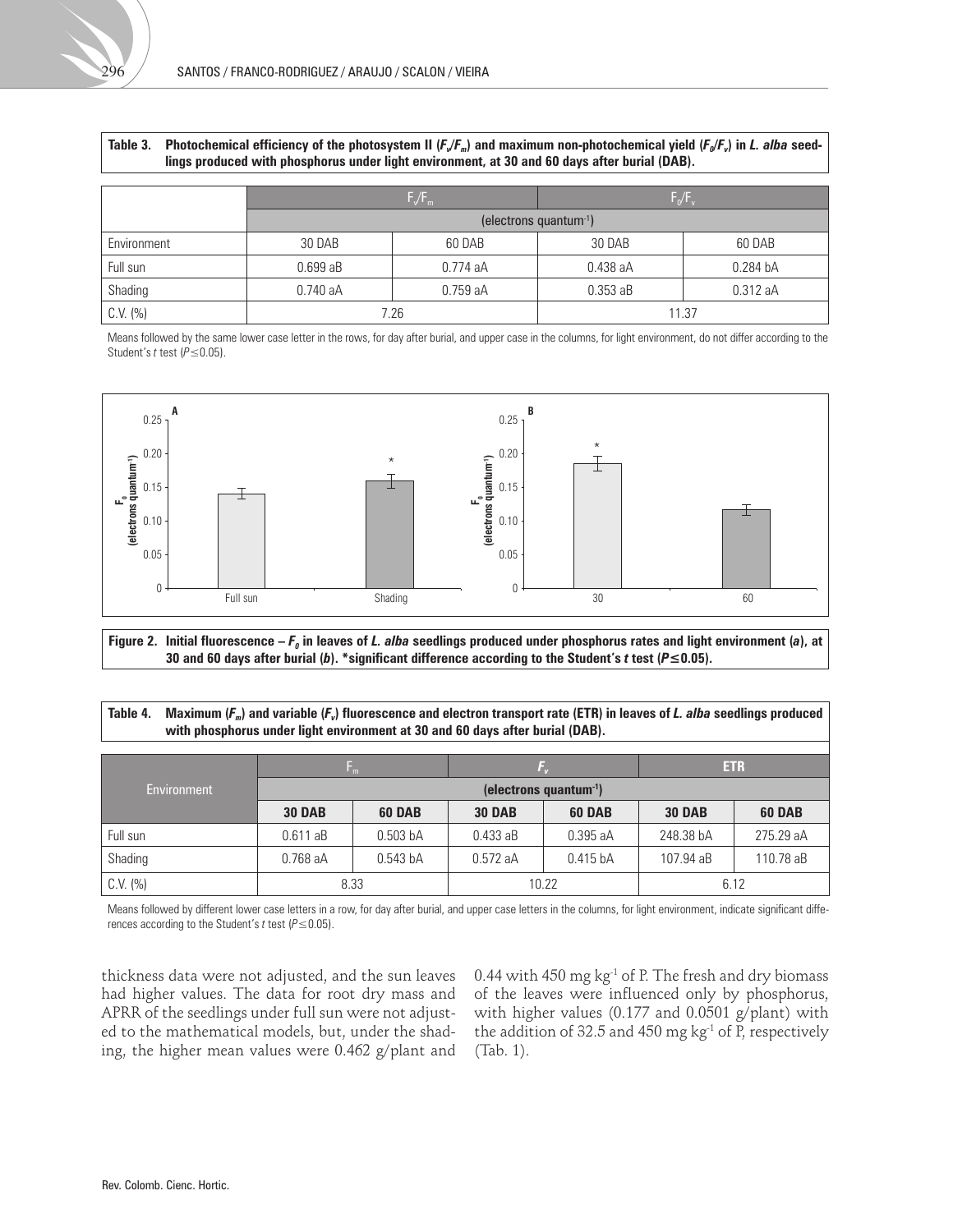

| Table 5. Leaf area, thickness, root dry mass and aerial part/ |
|---------------------------------------------------------------|
| root ratio in L. alba seedlings produced with phos-           |
| phorus under light environment.                               |

| Leaf area $-$ LA (cm <sup>2</sup> per plant)                      |                                                 |  |
|-------------------------------------------------------------------|-------------------------------------------------|--|
| Full sun                                                          | Shading                                         |  |
| $\hat{v} = 7.68317 + 0.03653*P$<br>$-0.00008*P^2$<br>$R^2 = 0.86$ | $\hat{y} = 8.50657 + 0.01762*P$<br>$R^2 = 0.72$ |  |
| Leaf thickness $- LT$ (mm)                                        |                                                 |  |
| Full sun                                                          | Shading                                         |  |
| $\hat{v} = \overline{v} = 0.33$                                   | $\hat{v} = \overline{v} = 0.26$                 |  |
| W/adjust                                                          | W/adjust                                        |  |
| Root dry mass - RDM (g per plant)                                 |                                                 |  |
| Full sun                                                          | <b>Shading</b>                                  |  |
| $\hat{y} = \bar{y} = 0.537$                                       | $\hat{y} = 0.21012 + 0.00056*P$                 |  |
| W/adjust                                                          | $R^2 = 0.60$                                    |  |
| Aerial part/root ratio - APRR                                     |                                                 |  |
| Full sun                                                          | <b>Shading</b>                                  |  |
| $\hat{y} = \bar{y} = 0.093$                                       | $\hat{y} = 0.03605 + 0.0009*P$                  |  |
| W/adjust                                                          | $R^2 = 0.63$                                    |  |

\* significant regression (*P*≤0.05)

The greatest LAR (2.027 cm<sup>2</sup> g<sup>-1</sup>) and SLM (0.0458 g cm-2) occurred in the shaded seedlings (Fig. 3A and B) as a result of the greatest leaf thickness (Tab. 5). The greatest SLA was 48.54  $\rm cm^2~g^{\text{-}1}$  in the seedlings produced in the shaded environment (Fig. 3C). For the DQI, the greatest value (1.70) was observed in the seedlings cultivated under full sun (Fig. 3D), regardless of phosphorus.

The principal components analysis explained 74% of the variability, in which PC1 and PC2 contributed 41.05% and 32.05%, respectively, of the remaining variance of the characteristics in the L*. alba* seedlings (Fig. 4A). In the cluster analysis, two groups were formed for the P dose (G1 and G2), with six subgroups (Fig. 4B). The subgroups with lower distances between P dose and light environment (S shading and PS - full sun) were 300 PS and 450 S (2.31), followed by 450 S and 450 PS (4.61) and 300 S and 0 S (6.65).



**Figure 3. Leaf area ratio – LAR (A), specific leaf mass – SLM (B), specific leaf area – SLA (C) and Dickson quality index – DQI (D) in** *L. alba* **seedlings under light environment at 65 days after burial. \*significant difference according to the Student's**  *t* **test (***P***≤0.05).**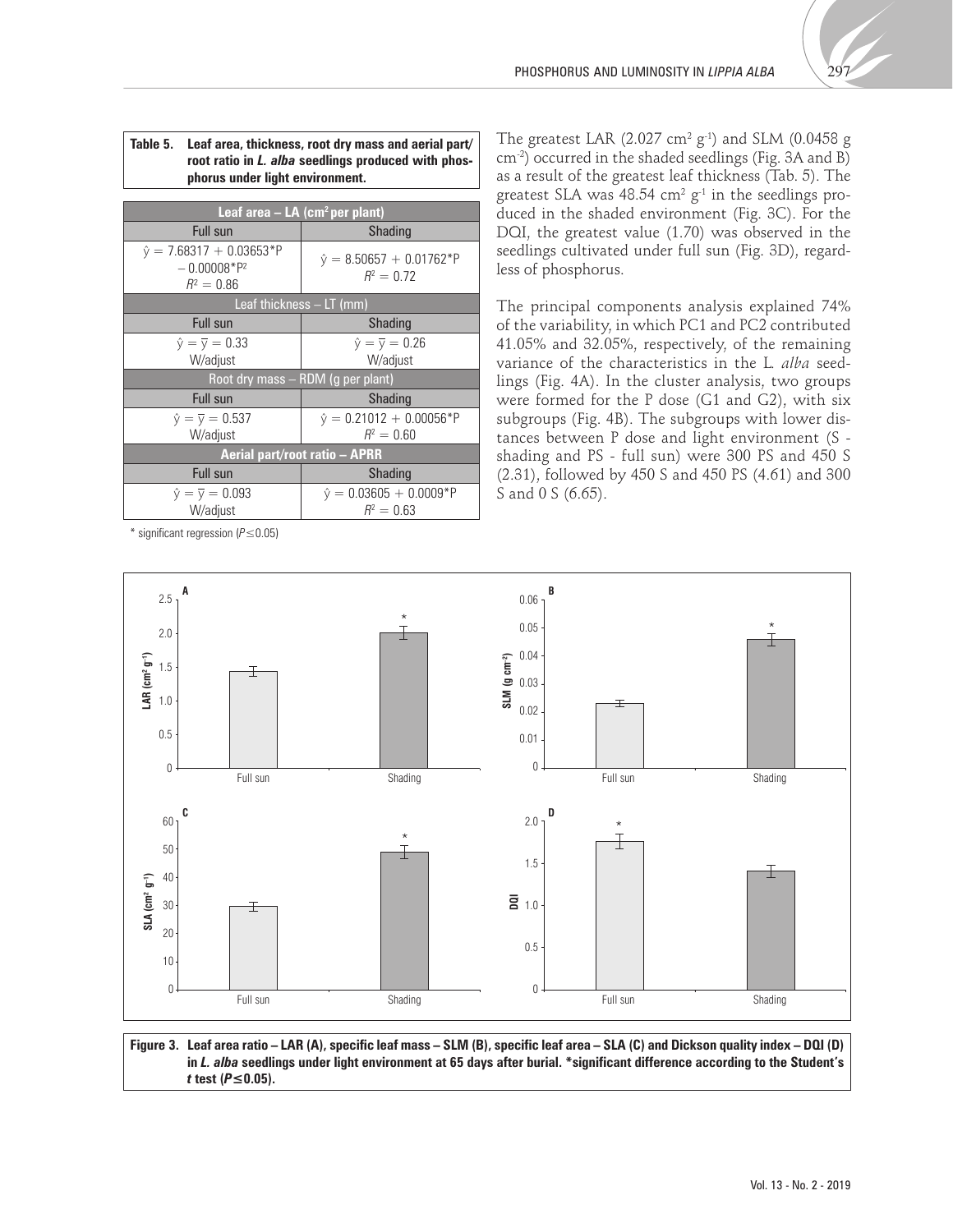

**(S - shading and PS - full sun).**

## **DISCUSSION**

The greatest survival was associated with the amount of photoassimilates as a function of greater incident light. Seedlings under excessive light lose more water through transpiration because of an increased temperature, with the greater diameter allowing a greater ability to transport water and photoassimilates to other organs in order to maintain turgidity (Taiz *et al*., 2017). The greatest RHD occurred in the shaded seedlings, but the values did not indicate that

there was etiolation in the seedlings under limited light.

Generally, plants under shading tend to expand the number of leaf limbs, enabling greater light interception (Oliveira *et al*., 2017) and maximizing photosynthesis. These characteristics are important in the vegetative propagation of the species since the greater the amount of buds, the greater the formation of leaves, contributing to photoassimilate distribution to developing organs.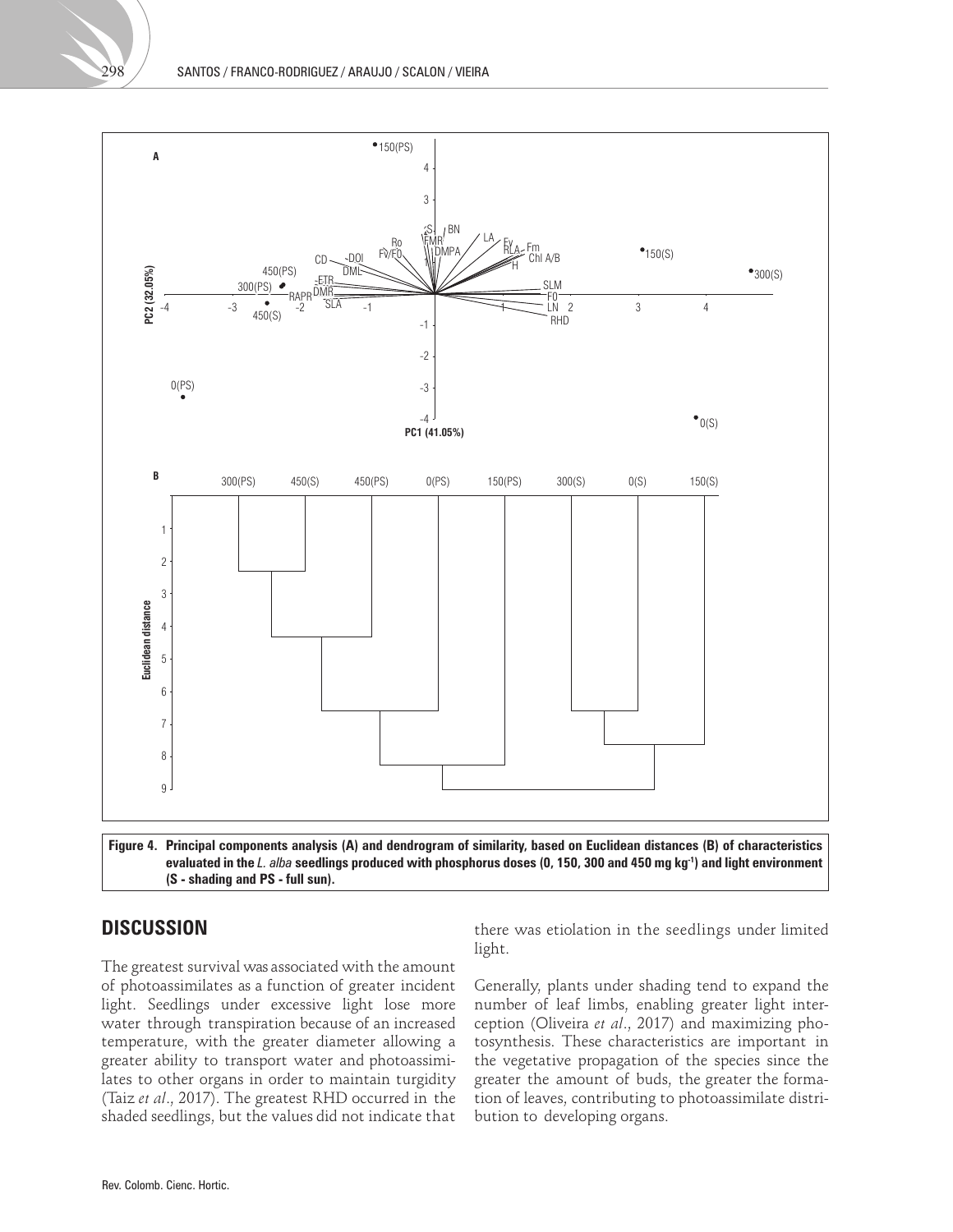

The reduction of pigments, except carotenoids, in leaves under full sun can be explained by photoinhibition of chlorophylls as a result of excessive light (Fu *et al*., 2012). However, shaded leaves tend to increase the content of chlorophyll and, thereby, maximize the photosynthetic capacity (Díez *et al*., 2017). Similar results were observed by Soares *et al*. (2017) when assessing young *Tamarindus indica* L. plants under shading, which presented higher concentrations of chlorophylls.

An increase in chlorophyll content is desirable because it is responsible for capturing light photons and transmitting energy to reaction centers (Monteiro *et al*., 2018), and carotenoids are responsible for chlorophyll photoprotection and reduction of membrane harm (Taiz *et al*., 2017), maximizing the photosynthetic capacity. Under full sun cultivation, phosphate fertilization can be a potential mitigation strategy for ecophysiological disorders from light stress in the synthesis of chlorophylls.

P, in the form of Pi, is responsible for the control of enzymatic reactions and metabolic regulation in the cytosol and chloroplast (Hawkesford *et al*., 2012). Higher photochemical indicators, especially the  $F_{\nu}$  $F<sub>m</sub>$  ratio, with phosphorus result because P favors the speed of ATP synthesis, contributing to the export of protons to the chloroplast stroma and thylakoid lumen (Carstensen *et al*., 2018), favoring the maintenance of electron mobility in PS II. Increasing  $F_{\text{o}}/$  $F_{\nu}$  can be a photoprotective mechanism of the photosynthetic apparatus for excessive incident radiation (Blind *et al*., 2018), i.e. a greater use of electrons produced as a result of higher efficiency in absorbed energy conversion  $(F_v/F_o)$ , regardless of the shading level during this period (60 DAB) (Tab. 2).

The higher  $F<sub>0</sub>$  at 30 DAB is desirable in order to mitigate damage in the photosynthetic apparatus (Fig. 2B). Fu *et al.* (2012) described a higher  $F<sub>o</sub>$  in *Lactuca sativa* L. plants cultivated under 100  $\mu$ mol m<sup>-2</sup>s<sup>-1</sup> (low irradiance) at the initial stage of the experiment, stating that this mechanism can mitigate an increase in reactive oxygen and D1 protein degradation. As for phosphorus in  $F_{v}$ , P is involved in phosphorylation reactions and pyrophosphate release, acting in the activation of catalytic enzymes, forming ATP (Hawkesford *et al*., 2012, Xing and Wu 2014; Andrade *et al*., 2018) and favoring photochemical stability because  $F_\nu$  is related to the ability to transfer electrons.

The results for  $F_m$  and ETR is important in the photochemical process since larger values favor the flow of chlorophyll molecules between acceptors in photosystems (Farias *et al*., 2016). The higher photochemical efficiency in PS II effectively contributes to maintaining the integrity of the photosynthetic apparatus and increasing vegetative characteristics.

Plants exposed to low luminosity enhance the expansion of leaves (Gondim *et al*., 2018) as a strategy for use of light. Increasing APRR and RDM may be associated with the fact that under high irradiance, substrate and leaves tend to lose more water through evapotranspiration and leaf transpiration. Thus, an increase in these characteristics under full sun promotes water absorption for the maintenance of metabolic processes and nutrient transport (Sarto *et al*., 2018).

The responses of plants to abiotic variants can change according to the species. Oliveira *et al*. (2017), when assessing the physiological and productive aspects of *Origanum vulgare* L. plants, found greater root biomass under shaded cultivation. On the other hand, there was greater biomass allocation in *Physalis minima* L. seedlings under full sun (Silva *et al.* 2016), similar to *L. alba* seedlings (Fig. 3).

P plays an important role in plant biomass allocation and is a structural component of nucleic acids, phospholipids and ATP formation, favoring primary metabolism reactions and constituting  $\sim 0.2\%$  of plant mass (Kuwahara *et al*., 2016). For seedling production in *Dalbergia nigra* Benth., it was found that the addition of 500 mg  $kg<sup>-1</sup>$  of P favored an increase in biomass (Carlos *et al*., 2018), similar to the *L. alba* seedlings in this study (Tab. 1).

LAR and SLM show greater biomass allocation through leaf area with greater thickness (Oliveira *et al*., 2016). These authors found that *Melissa officinalis* L. plants, at 120 d after transplanting, showed a greater SLM when cultivated under full sun. For LAR, Ribeiro *et al*. (2018) found higher values in *Pogostemon cablin* cultivated under shaded conditions. The increase in SLA under this condition indicated the adaptive ability of leaf tissues in optimizing light capture (Guzmán *et al*., 2016; Liu *et al*., 2016) because it promotes  $CO<sub>2</sub>$  assimilation and stomatal control (Gommers *et al*., 2013). However, leaves with a smaller thickness are less heavy. Similar results were observed in *Enterolobium contortisiliquum* (Vell.) Morong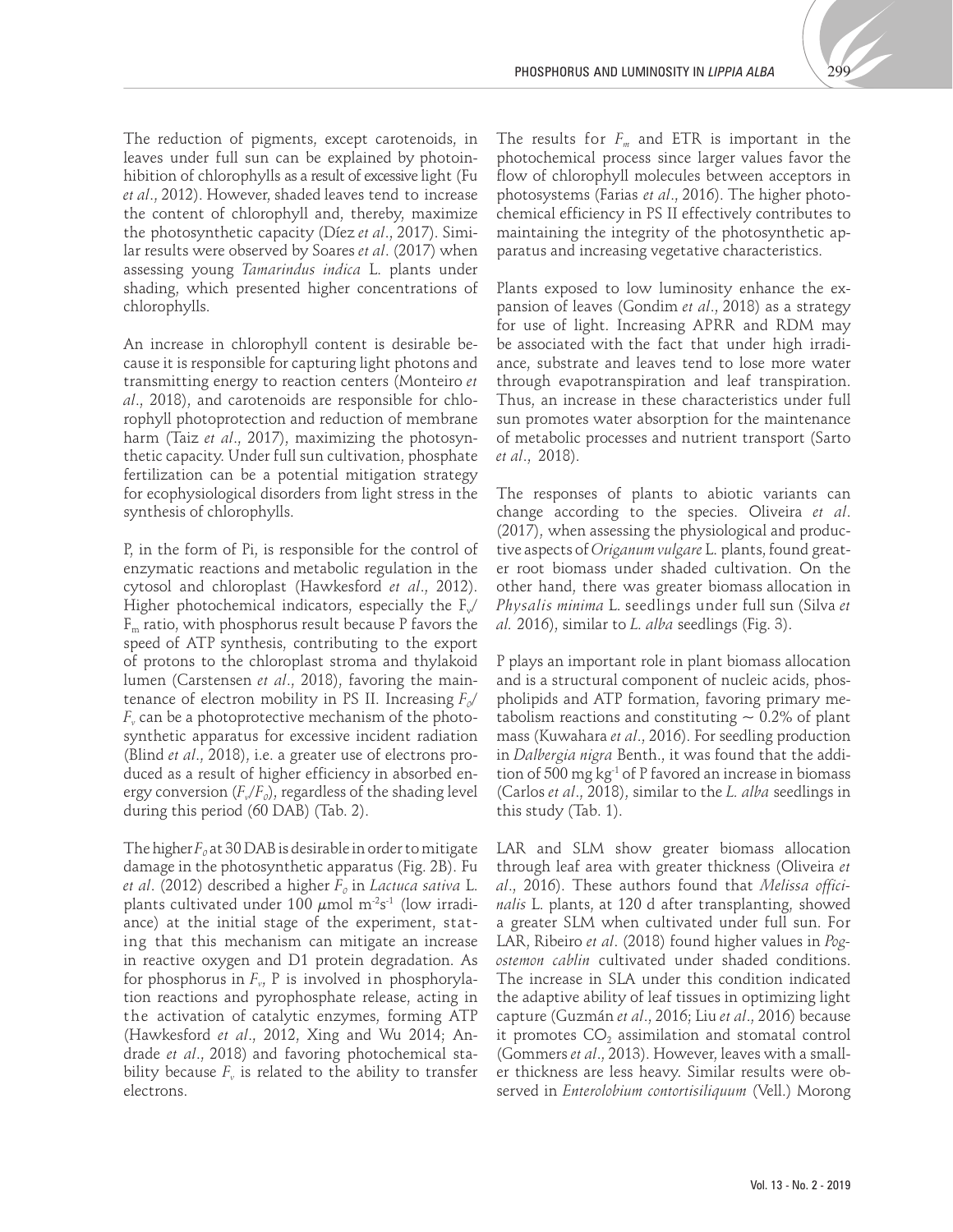(Souza *et al*., 2017) and *Colocasia esculenta* L. Schott (Gondim *et al*., 2018). Both authors described higher values in plants under artificial shading.

The DQI demonstrated that this species has survivability and stability capacity when exposed to high irradiance, an important fact since the initial cultivation under this condition reduced the acclimatization period (rustification) of the seedlings, i.e. these will be less susceptible to weather under field conditions, such as excessive sunlight. The use of DQI has been constant when assessing seedling quality since it is an easy implementation analysis, performed by calculating the morphometric stability level, distribution and biomass allocation.

In PC 1, the characteristics that showed positive scores in descending order were RHD (0.271), LN  $(0.263)$ ,  $F<sub>o</sub>$  and SFM  $(0.255)$ , and the characteristics with negative scores were APRR (-0.292), ETR and RDM (-0.288) and SLA (-0.270), which were the most similar. In PC 2, the components that most contributed with positive factorial scores were the number of buds (0.352), survival (0.330), leaf area (0.319) and  $F_{\nu}$  (0.289), with no negative absolute scores  $> 0.30$ . The cluster analysis consisted of sample classification in order to verify the similarity within the groups and between-group heterogeneity, considering all evaluated characteristics (Araújo *et al*., 2013). Thus, there was greater heterogeneity between the luminous environments, with G1 comprising the association of P with shading, except for 450 S and G2 under full sun.

## **CONCLUSION**

The *Lippia alba* seedlings responded positively to the phosphate fertilization when vegetative propagation was used with stem cuttings. The association of 450 mg of phosphorus with the cultivation under full sun contributed substantially to mitigating ecophysiological disorders in the photosynthetic apparatus as the result of light stress, providing greater photochemical stability, survival and quality in the *Lippia alba* seedlings. No acclimatization process was required.

### ACKNOWLEDGMENT

The authors thank the National Council for Scientific and Technological Development (CNPq) and Coordination for the Improvement of Higher Education Personnel (CAPES) for granting scholarships and the

Foundation for Support to the Development of Education, Science and Technology of the State of Mato Grosso do Sul (FUNDECT) for financial support.

**Conflict of interests:** The manuscript was prepared and reviewed with the participation of the authors, who declare that there exists no conflict of interest that puts at risk the validity of the presented results.

## **BIBLIOGRAPHIC REFERENCES**

- Alvares, C.A., J.L. Stape, P.C. Sentelhas, J.L. de Moraes Gonçalves, and J.L. Sparovek. 2013. Köppen's climate classification map for Brazil. Meteorol. Z*.* 22(6), 711- 728. Doi: [10.1127/0941-2948/2013/0507](https://doi.org/10.1127/0941-2948/2013/0507)
- Andrade, F.H.A., W.E. Pereira, R.R. Morais, A.F. Silva, and M.A. Barbosa Neto. 2018. Effect of phosphorus application on substrate and use of saline water in sugar-apple seedlings. Pesqui. Agropecu. Trop. 48(2), 190-199. Doi: [10.1590/1983-40632018v4852035](https://doi.org/10.1590/1983-40632018v4852035)
- Araújo, E.C., M.A. Uribe-Opazo, and J.A. Johann. 2013. Análise de agrupamento da variabilidade espacial da produtividade da soja e variáveis agrometeorológicas na região oeste do Paraná. Eng. Agríc. 33(4), 782-795. Doi: [10.1590/S0100-69162013000400018](https://doi.org/10.1590/S0100-69162013000400018)
- Arnon, D.I. 1949. Copper enzymes in isolated chloroplasts: polyphenoloxidase in *Beta vulgaris*. Plant Physiol. 24(1), 1-15. Doi: [10.1104/pp.24.1.1](https://doi.org/10.1104/pp.24.1.1)
- Baker, B. 2008. Chlorophyll fluorescence: a probe of photosynthesis in vivo. Ann. Rev. Plant Biol. 59, 8-113. Doi: [10.1146/annurev.arplant.59.032607.092759](https://doi.org/10.1146/annurev.arplant.59.032607.092759)
- Benincasa, M.M.P. 2003. Análise do crescimento de plantas (noções básicas). FUNEP, Jaboticabal, Brazil.
- Blind, M.R., K.C.P. Costa, C.E.M. Silva, P.T.B. Sampaio, and J.F.C. Gonçalves. 2018. Fotossíntese de espécies Anibae em resposta à exposição a ambientes contrastantes de luz. Rodriguésia 69(2), 397-407. Doi: [10.1590/2175-7860201869211](https://doi.org/10.1590/2175-7860201869211)
- Carlos, L., N. Venturin, R.P. Venturin, J.M. Alves, and P.R. Silva. 2018. Liming and phosphating in *Dalbergia nigra*  (Vell.) Allemão ex Benth. seedlings. Floresta Ambient. 25(4), e20170239. Doi: [10.1590/2179-8087.023917](https://doi.org/10.1590/2179-8087.023917)
- Carstensen, A., A. Herdean, S.B. Schmidt, A. Sharma, C. Spetea, M. Pribil, and S. Husted. 2018. The impacts of phosphorus deficiency on the photosynthetic electron transport chain. Plant Physiol. 3, 1-38. Doi: [10.1104/](https://doi.org/10.1104/pp.17.01624) [pp.17.01624](https://doi.org/10.1104/pp.17.01624)
- Dickson, A., A.L. Leaf, and J.F. Hosner. 1960. Quality appraisal of white spruce and white pine seedling stock in nurseries. Forest. Chron. 36(1), 10-13. Doi: [10.5558/](http://dx.doi.org/10.5558/tfc36010-1) [tfc36010-1](http://dx.doi.org/10.5558/tfc36010-1)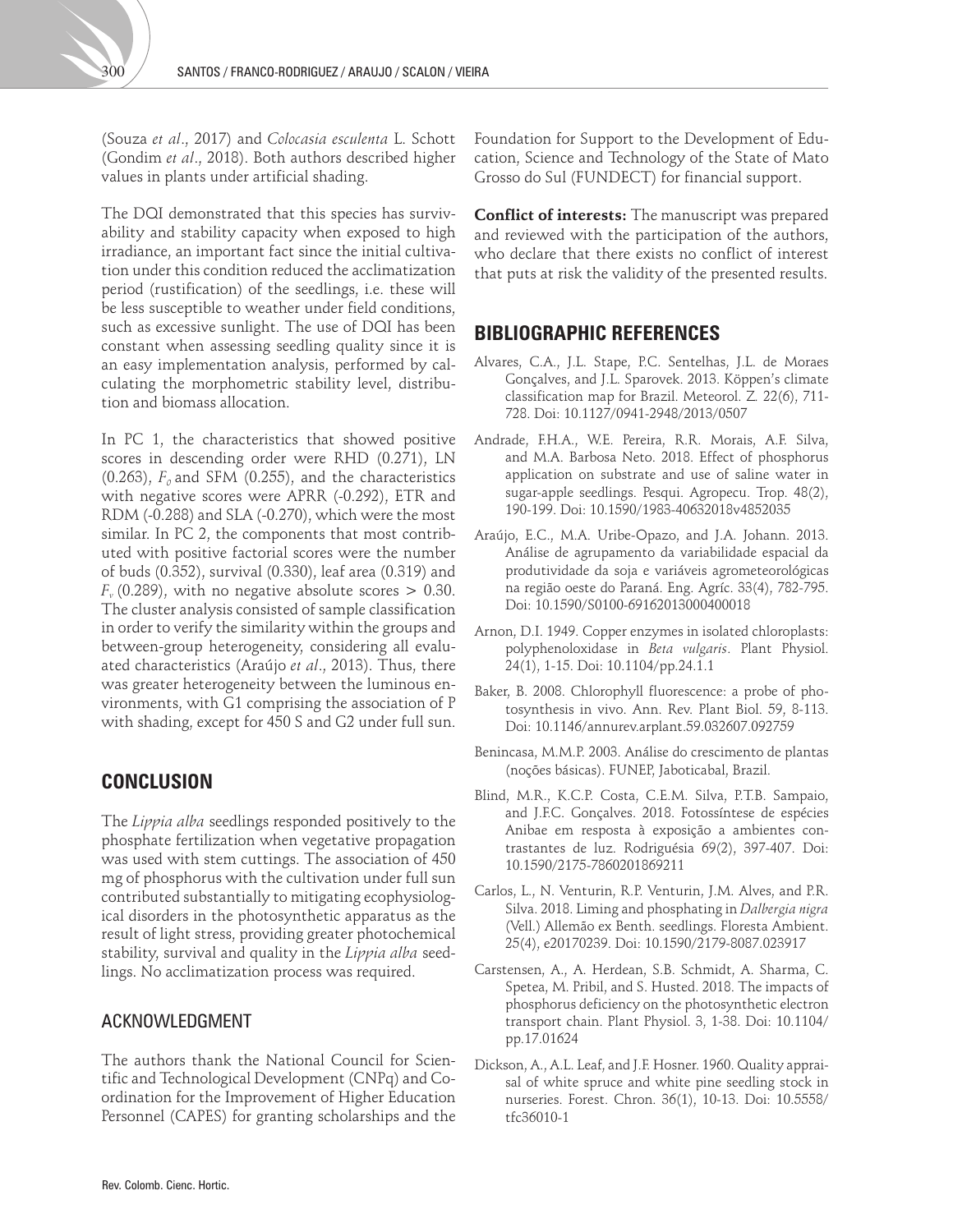

- Díez, M.C., F. Moreno, and E. Gantiva. 2017. Effects of light intensity on the morphology and CAM photosynthesis of *Vanilla planifolia* Andrews. Rev. Fac. Nac. Agron. Medellín 70(1), 8023-8033. Doi: [10.15446/](https://doi.org/10.15446/rfna.v70n1.61736) [rfna.v70n1.61736](https://doi.org/10.15446/rfna.v70n1.61736)
- Farias, M.E., E.G. Martinazzo, and M.A. Bacarin. 2016. Chlorophyll fluorescence in the evaluation of photosynthetic electron transport chain inhibitors in the pea. Rev. Ciênc. Agron. 47(1), 178-186. Doi: [10.5935/1806-6690.20160021](https://doi.org/10.5935/1806-6690.20160021)
- Fu, W., P. Li, and Y. Wu. 2012. Effects of different light intensities on chlorophyll fluorescence characteristics and yield in lettuce. Sci. Hortic. 135, 45-51. Doi: [10.1016/j.](https://doi.org/10.1016/j.scienta.2011.12.004) [scienta.2011.12.004](https://doi.org/10.1016/j.scienta.2011.12.004)
- Gérard, F. 2016. Clay minerals, iron/aluminum oxides, and their contribution to phosphate sorption in soils - a myth revisited. Geoderma 262, 213-226. Doi: [10.1016/j.geoderma.2015.08.036](https://doi.org/10.1016/j.geoderma.2015.08.036)
- Glamočlija, J., M. Soković, V. Tešević, G.A. Linde, and N.B. Colauto. 2011. Chemical characterization of *Lippia alba* essential oil: an alternative to control green molds. Braz. J. Microbiol. 42(4), 1537-1546. Doi: [10.1590/S1517-83822011000400041](https://doi.org/10.1590/S1517-83822011000400041)
- Gommers, C.M.M., E.J.W. Visser, K.R.S Onge, L.A.C.J. Voesenek, and R. Pierik. 2013. Shade tolerance: when growing tall is not an option. Trends Plant Sci. 18(2), 65-71. Doi: [10.1016/j.tplants.2012.09.008](https://doi.org/10.1016/j.tplants.2012.09.008)
- Gondim, A.R.O., M. Puiatti, F.L. Finger, and P.R. Cecon. 2018. Artificial shading promotes growth of taro plants. Pesqui. Agropecu. Trop. 48(2), 83-89. Doi: [10.1590/1983-40632018v4851355](https://doi.org/10.1590/1983-40632018v4851355)
- Guzmán, J.A., R.A. Cordeiro, and E. Corea. 2016. Biomass allocation and gas exchange are affected by light conditions in endangered *Cedrela salvadorensis* (Meliaceae) seedlings. Rev. Biol. Trop. 64(3), 1143-1154. Doi: [10.15517/rbt.v64i3.19606](https://doi.org/10.15517/rbt.v64i3.19606)
- Hawkesford, M., W. Horst, T. Kichey, H. Lambers, J. Schjoerring, I.S. Møller, and P. White. 2012. Functions of macronutrients. pp. 135-189. In: Marschner, P. (ed.). Marschner's mineral nutrition of higher plants. 3rd ed. Elsevier; Academic Press, Amsterdam. Doi: [10.1016/](https://doi.org/10.1016/B978-0-12-384905-2.00006-6) [B978-0-12-384905-2.00006-6](https://doi.org/10.1016/B978-0-12-384905-2.00006-6)
- Hohlenwerger, J.C., B. Baldisserotto, R.D. Couto, B.M. Heinzmann, D.T. Silva, B.O. Caron, D. Schmidt, and C.E. Copatti. 2017. Essential oil of *Lippia alba*  in the transport of Nile tilapia. Cienc. Rural. 47(3), e20160040. Doi: [10.1590/0103-8478cr20160040](https://doi.org/10.1590/0103-8478cr20160040)
- Islas-Espinoza, M., L. Solís-Mejía, and M.V. Esteller. 2014. Phosphorus release kinetics in a soil amended with biosolids and vermicomposto. Environ. Earth Sci. 71(3), 1441-1451. Doi: [10.1007/s12665-013-2549-y](https://doi.org/10.1007/s12665-013-2549-y)
- Jaimez, R.E., F.P. Amores, A. Vasco, R.G. Loor, O. Tarqui, G. Quijano, J.C. Jimenez, and W. Teraza. 2018.

Photosynthetic response to low and high light of cacao growing without shade in an area of low evaporative demand. Acta Biol. Colomb. 23(1), 95-103. Doi: [10.15446/abc.v23n1.64962](https://doi.org/10.15446/abc.v23n1.64962)

- Jiménez-Suancha, S.C., O.H. Alvarado, and H.E. Balaguera-López. 2015. Fluorescencia como indicador de estrés en *Helianthus annuus* L. Una revisión. Rev. Colomb. Cienc. Hortíc. 9(1), 149-160. Doi: [10.17584/](https://doi.org/10.17584/rcch.2015v9i1.3753) [rcch.2015v9i1.3753](https://doi.org/10.17584/rcch.2015v9i1.3753)
- Kuwahara, F.A., G.M. Souza, K.A. Guidorizi, C. Costa, and P.R.L. Meirelles. 2016. Phosphorus as a mitigador o the effects of water stress on the growth and photosynthetic capacity of tropical C4 grasses. Acta Sci. Agro. 38(3), 363-370. Doi: [10.4025/actasciagron.v38i3.28454](https://doi.org/10.4025/actasciagron.v38i3.28454)
- Leal, C.C.P., S.B. Torres, R.M.O. Freitas, N.W. Nogueira, and R.M. Farias. 2015. Light intensity and type of container on producing *Cassia grandis* L. f. seedlings. Rev. Bras. Eng. Agríc. Ambient. 19(10), 939-945. Doi: [10.1590/1807-1929/agriambi.v19n10p939-945](https://doi.org/10.1590/1807-1929/agriambi.v19n10p939-945)
- Lichtenthaler, H.K. and C. Buschmann. 2001. Chlorophylls and carotenoids: measurement and characterization by UV-VIS spectroscopy. Curr. Protoc. Food Anal. Chem. 1(Supl. 1). F4.3.1-F4.3.8. Doi: [10.1002/0471142913.](https://doi.org/10.1002/0471142913.faf0403s01) [faf0403s01](https://doi.org/10.1002/0471142913.faf0403s01)
- Liu, Y., W. Dawson, D. Prati, E. Haeuser, Y. Feng, and M. Kleunen. 2016. Does greater specific leaf area plasticity help plants to maintain a high performance when shaded? Ann. Bot. 118(7), 1329-1336. Doi: [10.1093/](https://doi.org/10.1093/aob/mcw180) [aob/mcw180](https://doi.org/10.1093/aob/mcw180)
- Machado, T.F., M.F. Borges, and L.M. Bruno. 2011. Aplicação de antimicrobianos naturais na conservação de alimentos. Empresa Agroindústria Tropical, Fortaleza, Brazil.
- Monteiro, D.R., H.F. Melo, C.M.T. Lins, P.R.M. Dourado, H.R.B. Santos, and E.R. Souza. 2018. Chlorophyll a fluorescence in saccharine Sorghum irrigated with saline water. Rev. Bras. Eng. Agríc. Ambient. 22(10), 673-678. Doi: [10.1590/1807-1929/agriambi.](https://doi.org/10.1590/1807-1929/agriambi.v22n10p673-678) [v22n10p673-678](https://doi.org/10.1590/1807-1929/agriambi.v22n10p673-678)
- Oliveira, V.C., A.R. Santos, G.S. Souza, and R.M. Santos. 2017. Respostas fisiológicas de plantas de orégano (*Origanum vulgare* L.) cultivadas sob malhas coloridas e fertilizantes orgânicos. Rev. Colomb. Cienc. Hortic. 11(2), 400-407. Doi: [10.17584/rcch.2017v11i2.7591](https://doi.org/10.17584/rcch.2017v11i2.7591)
- Oliveira, G.C., W.L. Vieira, S.C. Bertolli, and A.C. Pacheco. 2016. Photosynthetic behavior, growth and essential oil production of *Melissa officinalis* L. cultivated under colored shade net. Chilean J. Agric. Res. 76(1), 123- 128. Doi: [10.4067/S0718-58392016000100017](https://doi.org/10.4067/S0718-58392016000100017)
- Quesada, C.A., J. Lloyd, L.O. Anderson, N.M. Fyllas, M. Schwarz, and C.I. Czimczik. 2011. Soils of Amazonia with particular reference to the RAINFOR sites. Biogeosciences 8(6), 11415-11440. Doi: [10.5194/](https://doi.org/10.5194/bg-8-1415-2011) [bg-8-1415-2011](https://doi.org/10.5194/bg-8-1415-2011)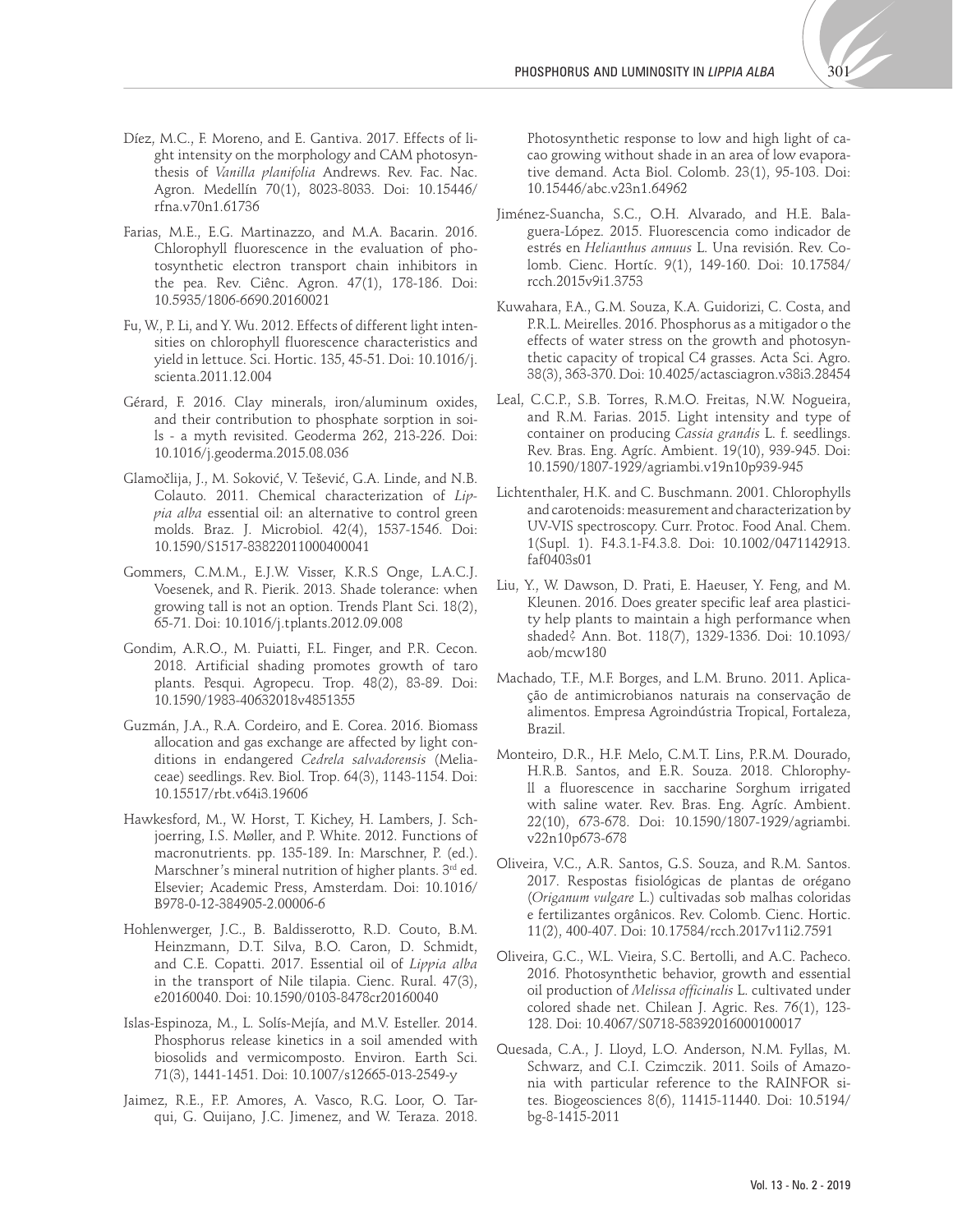- Ribeiro, A.S.R., M.S. Ribeiro, S.K.V. Bertolucci, W.J.M. Bittencourt, A.A. Carvalho, W.N. Tostes, E. Alves, and J.E.B.P. Pinto. 2018. Colored shade nets induced changes in growth, anatomy and essential oil of *Pogostemon cablin*. An. Acad. Bras. Ciênc. 90(2), 1823-1835. Doi: [10.1590/0001-3765201820170299](https://doi.org/10.1590/0001-3765201820170299)
- Santos, H.G., P.K.T. Jacomine, L.H.C. Anjos, V.A. Oliveira, J.F. Lumbreras, M.R. Coelho, J.A. Almeida, J.C. Araújo Filho, J.B. Oliveira, and T.J.F. Cunha. 2018. Sistema brasileiro de classificação de solos. 5th ed. Embrapa Solos, Rio de Janeiro, Brazil.
- Sarto, M.V.M., D. Bessegio, C.A. Rosolem, and J.R.W. Sarto. 2018. Safflower root and shoot growth affected by soil compaction. Bragantia 77(2), 348-355. Doi: [10.1590/1678-4499.2017191](https://doi.org/10.1590/1678-4499.2017191)
- Silva, D.F., R. Pio, J.D.R. Soares, P.V. Nogueira, P.M. Peche, and F. Villa. 2016. The production of *Physalis* spp. seedlings grown under different-colored shade nets. Acta Sci. Agron. 38(2), 257-263. Doi: [10.4025/actas](https://doi.org/10.4025/actasciagron.v38i2.27893)[ciagron.v38i2.27893](https://doi.org/10.4025/actasciagron.v38i2.27893)
- Soares, J.D.R., G.M.G. Dias, R.A.L. Silva, M. Pasqual, C.R.G. Labory, S.A. Asmar, and J.D. Ramos. 2017.

Photosynthetic pigments content and chloroplast characteristics of tamarind leaves in response to different colored shading nets. Aust. J. Crop. Sci. 11(3), 296-299. Doi: [10.21475/ajcs.17.11.03.p7906](https://doi.org/10.21475/ajcs.17.11.03.p7906)

- Souza, J.P., N.M.J. Melo, A.D. Halfeld, and J.N. Reis. 2017. Shading effects on leaf life span and functional traits in the widespread species *Enterolobium contorlisiliquum*  (Vell.) Morong. Acta Sci. Biol. Sci. 39(1), 113-122. Doi: [10.4025/actascibiolsci.v39i1.33400](https://doi.org/10.4025/actascibiolsci.v39i1.33400)
- Souza, N.H., M.E. Marchetti, T.O. Carnevali, D.D. Ramos, S.P.Q. Scalon, and E.F. Silva. 2013. Estudo nutricional de canafístula (I): crescimento e qualidade de mudas em resposta a adubação com nitrogênio e fósforo. Rev. Árvore. 37(4), 717-724. Doi: [10.1590/](https://doi.org/10.1590/S0100-67622013000400015) [S0100-67622013000400015](https://doi.org/10.1590/S0100-67622013000400015)
- Taiz, L., E. Zeiger, I. Møller, and A. Murphy. 2017. Fisiologia e desenvolvimento vegetal. 6th ed. Artmed, Porto Alegre, Brazil.
- Xing, D. and Y. Wu. 2014. Effect of phosphorus deficiency on photosynthetic inorganic carbon assimilation of three climber plant species. Bot. Stud. 55, 60. Doi: [10.1186/s40529-014-0060-8](https://doi.org/10.1186/s40529-014-0060-8)